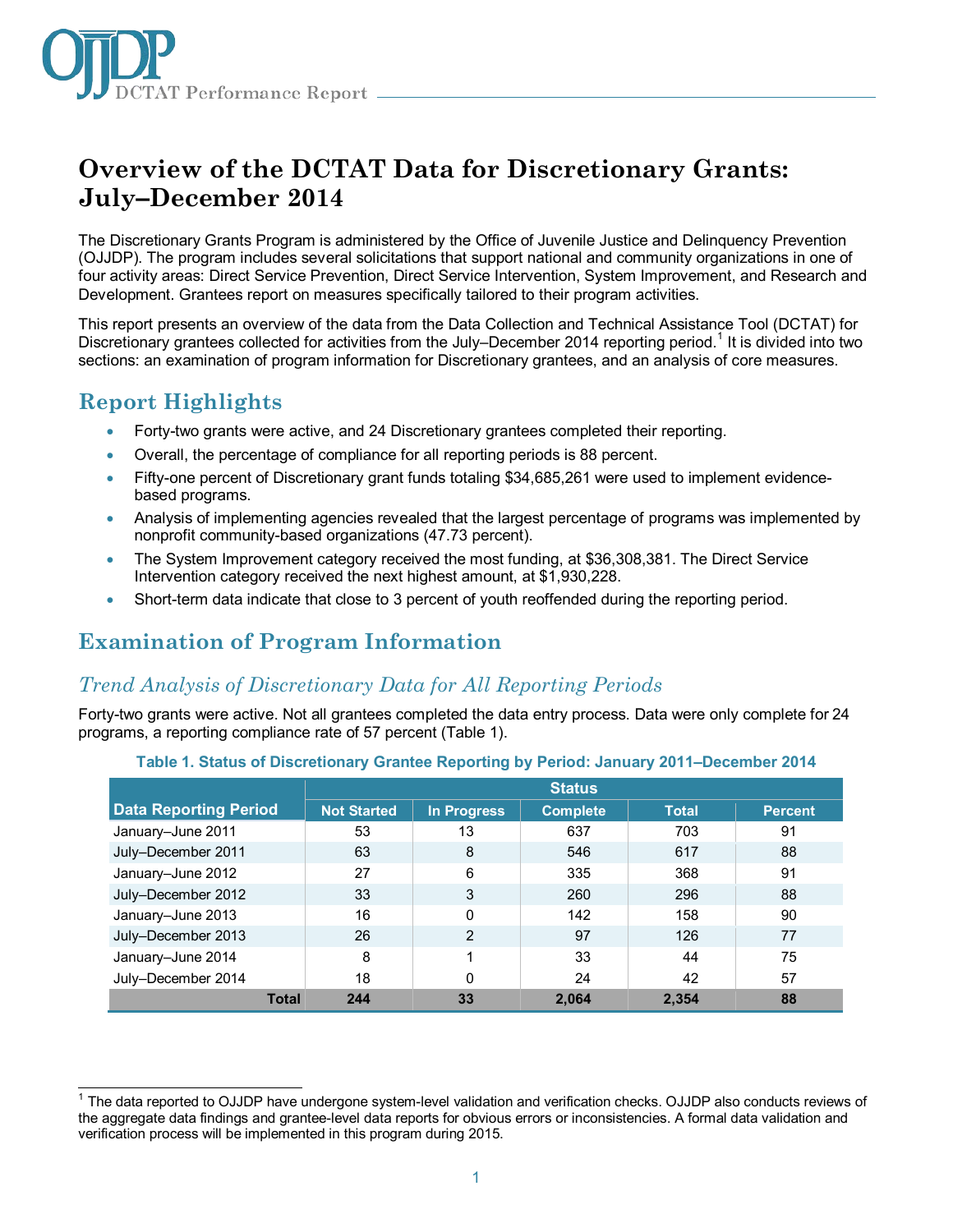Over the past eight reporting periods, the percentage of grantees that completed the reporting requirements is captured in Figure 1. Overall, the percentage of compliance for all reporting periods is 88 percent.





Table 2 presents aggregate demographic data for July 2013 to December 2014 and the number of grantees that serve each population. There has been a dramatic decline in the number of Discretionary grantees reporting in the DCTAT as they close out their awards. Targeted services include any approaches specifically designed to meet the needs of the intended population (e.g., gender specific, culturally based, and developmentally appropriate).

|                                                      | <b>No. of Grantees Serving Population During Project Period</b> |                                                             |                |  |
|------------------------------------------------------|-----------------------------------------------------------------|-------------------------------------------------------------|----------------|--|
| <b>Population</b>                                    |                                                                 | July-December 2013   January-June 2014   July-December 2014 |                |  |
| <b>Race/Ethnicity</b>                                |                                                                 |                                                             |                |  |
| American Indian/Alaska Native                        | 32                                                              |                                                             | 5              |  |
| Asian                                                | 35                                                              | 5                                                           | 6              |  |
| Black/African American                               | 97                                                              | 15                                                          | 12             |  |
| Hispanic or Latino (of Any Race)                     | 74                                                              | 12                                                          | 8              |  |
| Native Hawaiian and Other Pacific<br><b>Islander</b> | 12                                                              | 4                                                           | 5              |  |
| <b>Other Race</b>                                    | 32                                                              | 9                                                           | 5              |  |
| White/Caucasian                                      | 97                                                              | 14                                                          | 9              |  |
| Youth Population Not Served Directly                 | 40                                                              | 19                                                          | 19             |  |
| <b>Justice System Status</b>                         |                                                                 |                                                             |                |  |
| At-Risk Population (No Prior Offense)                | 90                                                              | 16                                                          | 12             |  |
| First-Time Offenders                                 | 35                                                              | 8                                                           | 4              |  |
| <b>Repeat Offenders</b>                              | 25                                                              | 9                                                           | 5              |  |
| Sex Offenders                                        | 10                                                              | 3                                                           | 0              |  |
| <b>Status Offenders</b>                              | 20                                                              | 5                                                           | $\overline{2}$ |  |
| <b>Violent Offenders</b>                             | 12                                                              | 3                                                           |                |  |
| Youth Population Not Served Directly                 | 47                                                              | 20                                                          | 20             |  |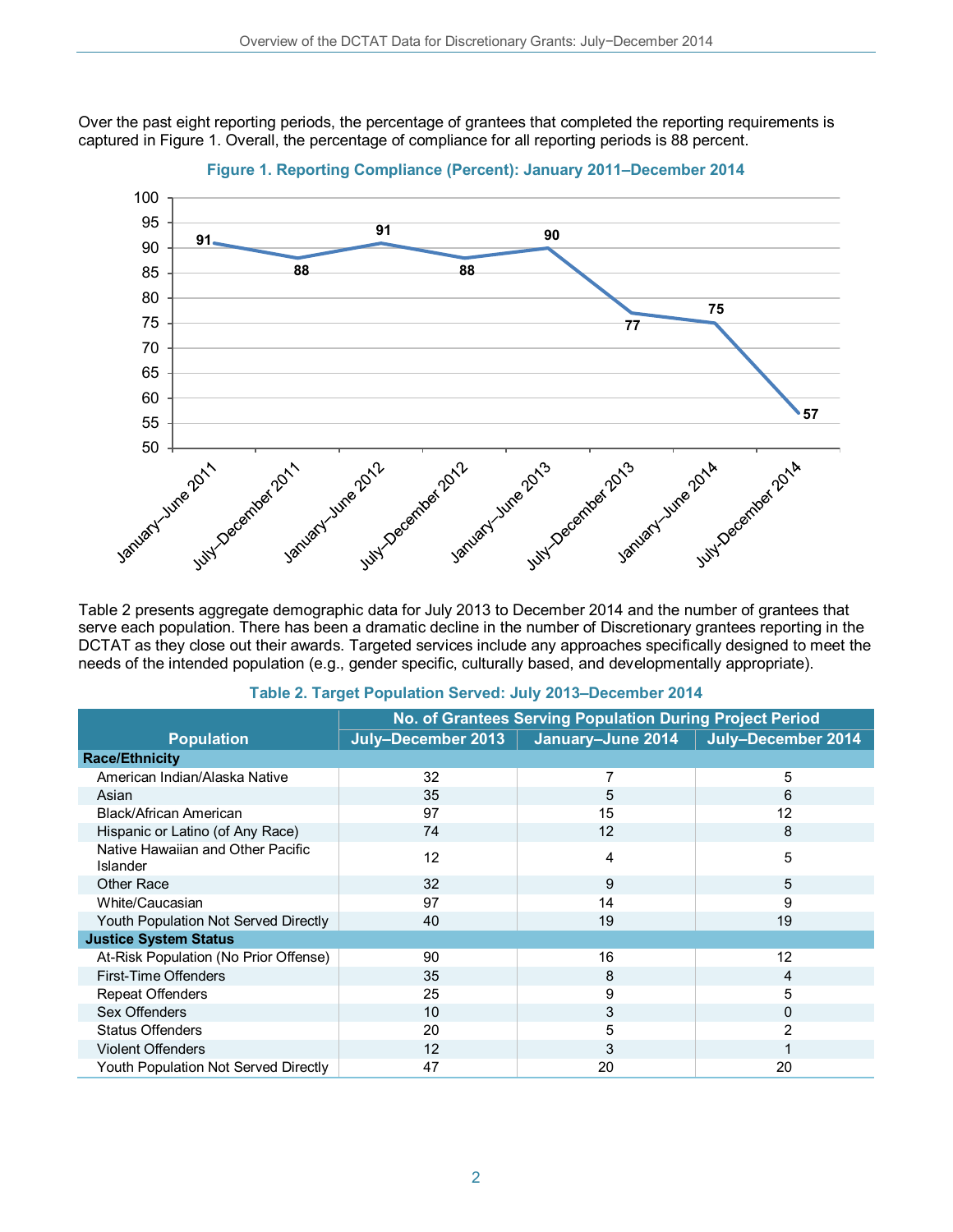| <b>Gender</b>                        |     |    |                |  |  |
|--------------------------------------|-----|----|----------------|--|--|
| Male                                 | 113 | 20 | 14             |  |  |
| Female                               | 108 | 19 | 14             |  |  |
| Youth Population Not Served Directly | 37  | 19 | 19             |  |  |
| Age                                  |     |    |                |  |  |
| $0 - 10$                             | 65  | 12 | 10             |  |  |
| $11 - 18$                            | 113 | 21 | 15             |  |  |
| Over 18                              | 16  | 5  | $\overline{2}$ |  |  |
| Youth Population Not Served Directly | 39  | 19 | 19             |  |  |
| <b>Geographic Area</b>               |     |    |                |  |  |
| Rural                                | 63  | 10 | 7              |  |  |
| Suburban                             | 40  | 8  | 3              |  |  |
| Tribal                               | 10  | 14 | 4              |  |  |
| Urban                                | 64  | 19 | 12             |  |  |
| Youth Population Not Served Directly | 39  | 14 | 19             |  |  |
| <b>Other</b>                         |     |    |                |  |  |
| <b>Mental Health</b>                 | 51  | 0  | 8              |  |  |
| Substance Use                        | 34  | 9  | 5              |  |  |
| Truant/Dropout                       | 52  | 9  | 9              |  |  |

## **2. Analysis of Core Measures Data from July–December 2014**

### *Analysis of Evidence-Based Programs and/or Practices for Current and Previous Reporting Periods*

A significant number of Discretionary grantees are implementing evidence-based programs and/or practices, with 51 percent of Discretionary grant funds totaling \$34,685,261 used to administer evidence-based programs (Figure 2).



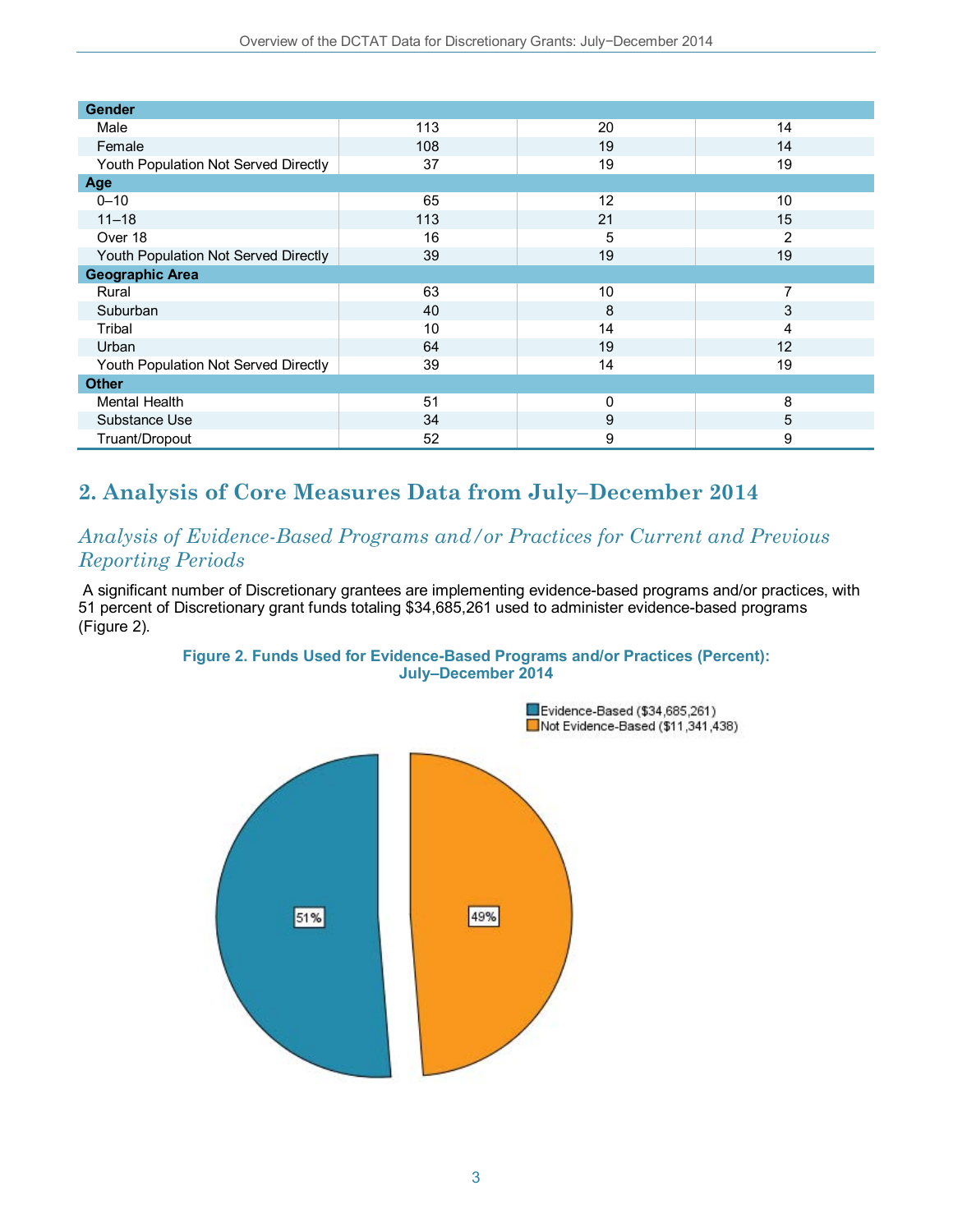The current reporting period showed a slight decrease in evidence-based programs compared with January–June 2014 (Figure 3). This may be partly because a large number of programs funded by Discretionary grants have completed their funding, and fewer of them are reporting performance measures data.



#### **Figure 3. Programs Implementing Evidence-Based Programs and/or Practices: January 2011–December 2014**

Analysis of implementing agencies (Figure 4) revealed that the largest percentage of programs was administered by nonprofit community-based organizations (47.73 percent). School and other education organizations constituted the second-largest percentage (11.36 percent), followed by units of local government (9.09 percent).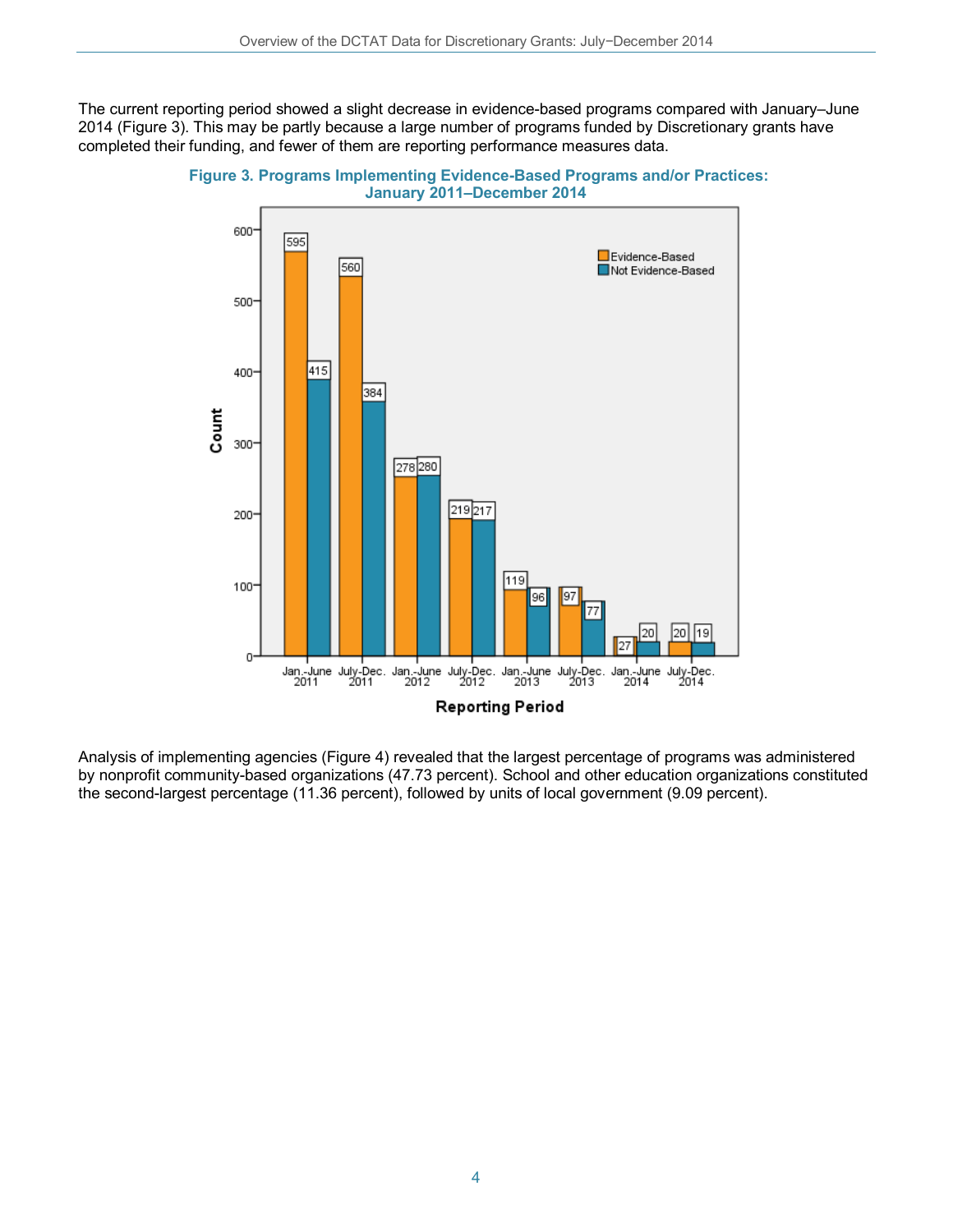

#### **Figure 4. Grants by Type of Implementing Organization (Percent): July 2014–December 2014**

### **Overview of Data for Current Reporting Period**

Figure 5 illustrates grant amount allocations broken down by program category. The largest number of Discretionary grantees indicated that they implemented their activities under the System Improvement category, at \$36,308,381. The Direct Service Prevention category had the next largest number of Discretionary grantees and also received the next highest amount of funds, at \$1,930,228.



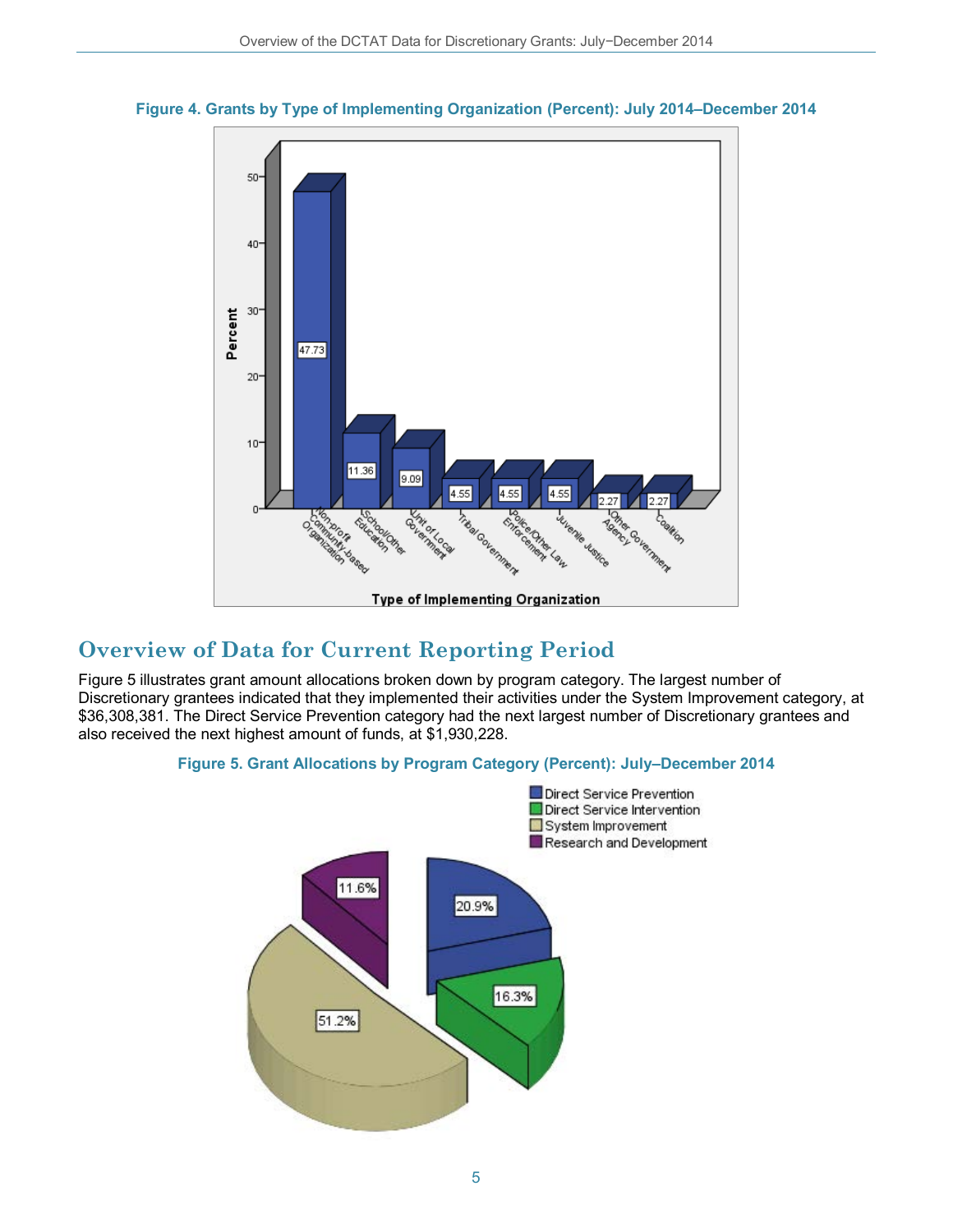In examining grant amounts by State and district, based on current and active Discretionary grants, the District of Columbia received the most funds, followed by Pennsylvania. Table 3 shows a comprehensive comparison of award amounts.

|                                              | --------             |                     |                                              |                  |                     |
|----------------------------------------------|----------------------|---------------------|----------------------------------------------|------------------|---------------------|
| <b>Grantee, State, or</b><br><b>District</b> | <b>N</b>             | <b>Grant Amount</b> | <b>Grantee, State, or</b><br><b>District</b> | $\boldsymbol{N}$ | <b>Grant Amount</b> |
| AL                                           | 3                    | \$3,243,462         | MO                                           |                  | 1,550,837           |
| CA                                           | 2                    | 603.478             | MT                                           |                  | 100.000             |
| <b>CO</b>                                    | 3                    | 3,243,462           | <b>ND</b>                                    |                  | 350,000<br>\$       |
| DC.                                          | $\overline{4}$       | 21,101,397          | <b>NM</b>                                    |                  | 250,000             |
| FL                                           | 2                    | 530,000             | OΗ                                           |                  | 400.000             |
| GA                                           | 1                    | 75.000              | <b>PA</b>                                    | 8                | 4,693,462           |
| IL                                           | 2                    | 400.000             | UT                                           |                  | 100.000             |
| <b>MA</b>                                    | $\mathbf{1}$         | 200,000             | <b>VA</b>                                    | 1                | 500.000             |
| ME.                                          | 1                    | 1.000.000           | <b>WA</b>                                    |                  | 424,815             |
| MI                                           | $\blacktriangleleft$ | 400,000             | WI                                           | 3                | 3,940,876           |
| <b>MN</b>                                    | 2                    | 2,119,910           | WV                                           |                  | 2,000,000           |

#### **Table 3. Total Grant Amount by State, Territory, or District (Dollars): July–December 2014**

### *Analysis of Target Behaviors for Current and Previous Reporting Periods*

Data are collected on the number of program participants who demonstrate a positive change in a targeted behavior in each reporting period. Tables 4 and 5 show a list of measures for which grantees were required to evaluate performance and track data for certain target behaviors in each program category. The tables list both short-term (Table 4) and long-term (Table 5) percentages for the specified target behavior for all program categories.

Table 4 shows that 94 percent of program youth had a desired short-term change in the targeted behavior.

| <b>Target Behavior</b>                    | <b>Youth with Noted</b><br><b>Behavioral Change</b> | <b>Youth Receiving</b><br><b>Services for</b><br><b>Target Behavior</b> | <b>Percent of Youth with</b><br><b>Noted Behavioral</b><br><b>Change</b> |
|-------------------------------------------|-----------------------------------------------------|-------------------------------------------------------------------------|--------------------------------------------------------------------------|
| <b>Antisocial Behavior</b>                | 66                                                  | 66                                                                      | 100                                                                      |
| Change in Knowledge                       | 146                                                 | 152                                                                     | 96                                                                       |
| <b>Family Functioning</b>                 | $\Omega$                                            | 0                                                                       | $\Omega$                                                                 |
| <b>Family Relationships</b>               | $\Omega$                                            | 0                                                                       | 0                                                                        |
| Gang Resistance/ Involvement <sup>2</sup> | 3                                                   | 3                                                                       | 100                                                                      |
| <b>GED</b>                                | 0                                                   | 0                                                                       | 0                                                                        |
| <b>GPA</b>                                | 8                                                   | 12                                                                      | 67                                                                       |
| <b>High School Completion</b>             | 0                                                   | 0                                                                       | 0                                                                        |
| School Attendance                         | 70                                                  | 78                                                                      | 90                                                                       |
| Social Competence                         | 0                                                   | 0                                                                       | $\Omega$                                                                 |
| Substance Use                             | $\Omega$                                            | $\Omega$                                                                | $\Omega$                                                                 |
| Total                                     | 293                                                 | 311                                                                     | 94                                                                       |

**Table 4. Short-Term Performance Data on Target Behaviors: July–December 2014** 

Long-term outcomes are measured 6–12 months after a youth leaves or completes the program. These target behavior data reflect only those youth who participate in Direct Service Prevention programs. Overall, 71 percent of program youth had a positive change in the school attendance target behavior 6–12 months post-program.

The percentage of program youth who completed program requirements has increased slightly compared with previous reporting periods, and the completion rate is still very high, at 93 percent (Figure 6). This increase during

<span id="page-5-0"></span> $\overline{\phantom{a}}$  $2$  Only one grantee reported for this target behavior.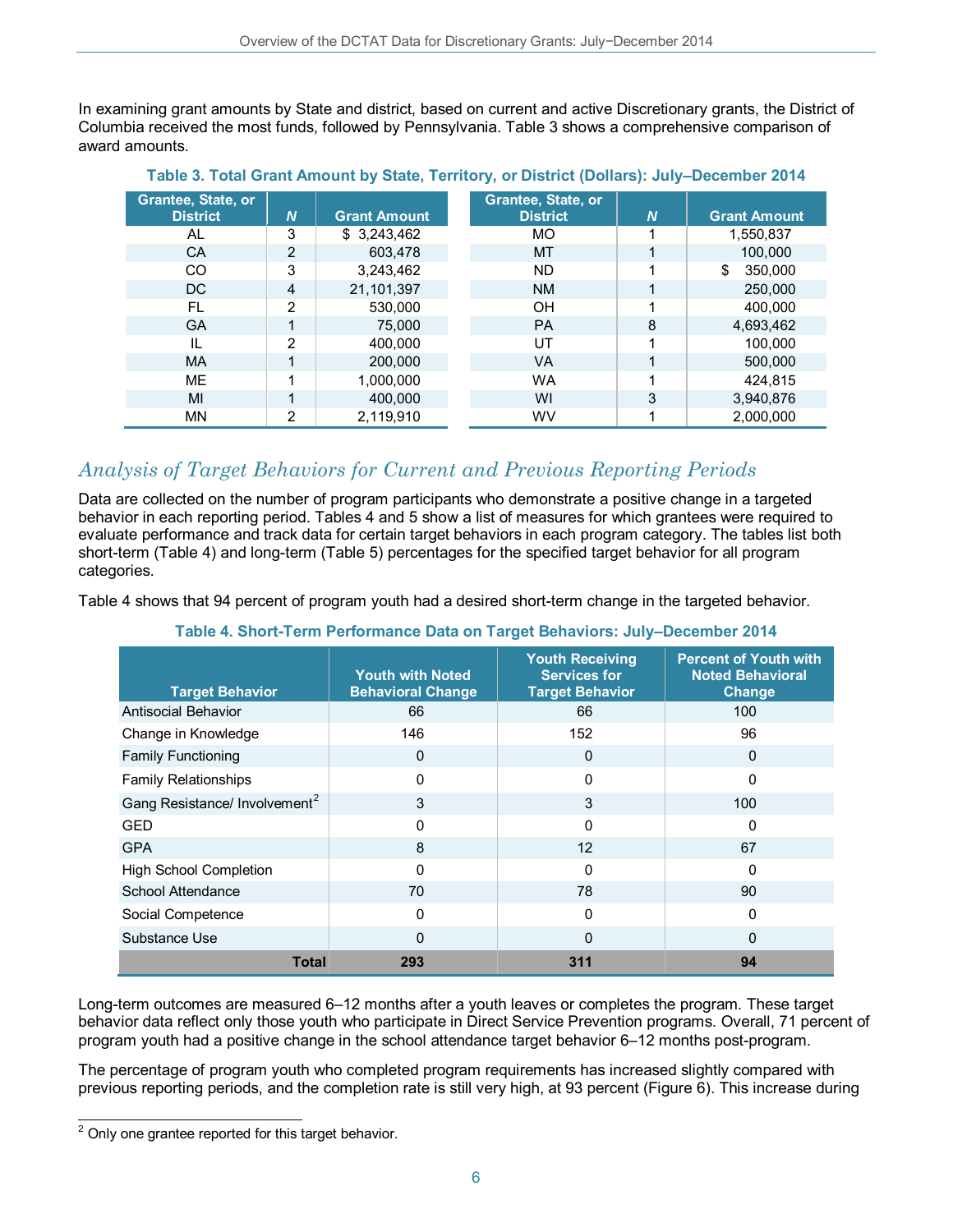the current reporting period, compared with the previous one, is partly because more youth were served. Therefore, the program requirements were completed by comparatively more youth than in the previous reporting period.



**Figure 6. Rate of Program Youth Successfully Completing Program Requirements (Percent): January 2011–December 2014** 

The core measures include those that assess offending and reoffending outcomes for program youth. The term *offend* refers to a first-time adjudication for a delinquent offense. Youth who offend are typically served in delinquency prevention programs that have the goal of keeping them from becoming involved in the criminal justice system.

The term *reoffend* (also known as recidivism) refers to a subsequent new offense. Youth who reoffend are already in the system and are adjudicated for a new delinquent offense. These youth are typically served in intervention programs that have the goal of preventing subsequent offenses.

There was no reported data for either short-term or long-term offending levels among youth served during this reporting period.

Recidivism levels among the youth served were also low. Short-term data indicate that close to 3 percent of these youth reoffended during the reporting period. Short-term juvenile reoffending rates are shown in Table 5. There was no data reported for long-term reoffending levels measured 6–12 months after program completion.

#### **Table 5. Performance Measures for July–December 2014: Short-Term Reoffending Data**

| <b>Performance Measure</b>                                          | <b>Data</b>  |  |
|---------------------------------------------------------------------|--------------|--|
| Number of program youth tracked                                     | 69           |  |
| Program youth with new arrest or delinguent offense                 | 2            |  |
| Number of program youth who were recommitted to a juvenile facility | 0            |  |
| Number of program youth sentenced to adult prison                   | 0            |  |
| Number of youth who received another sentence                       |              |  |
| Percent of program youth who reoffended (recidivism)                | 2/69<br>(3%) |  |

Included in the OJJDP core measures are those measures that assess victimization and revictimization outcomes for program youth. The victimization measure counts the number of program youth who are harmed or adversely